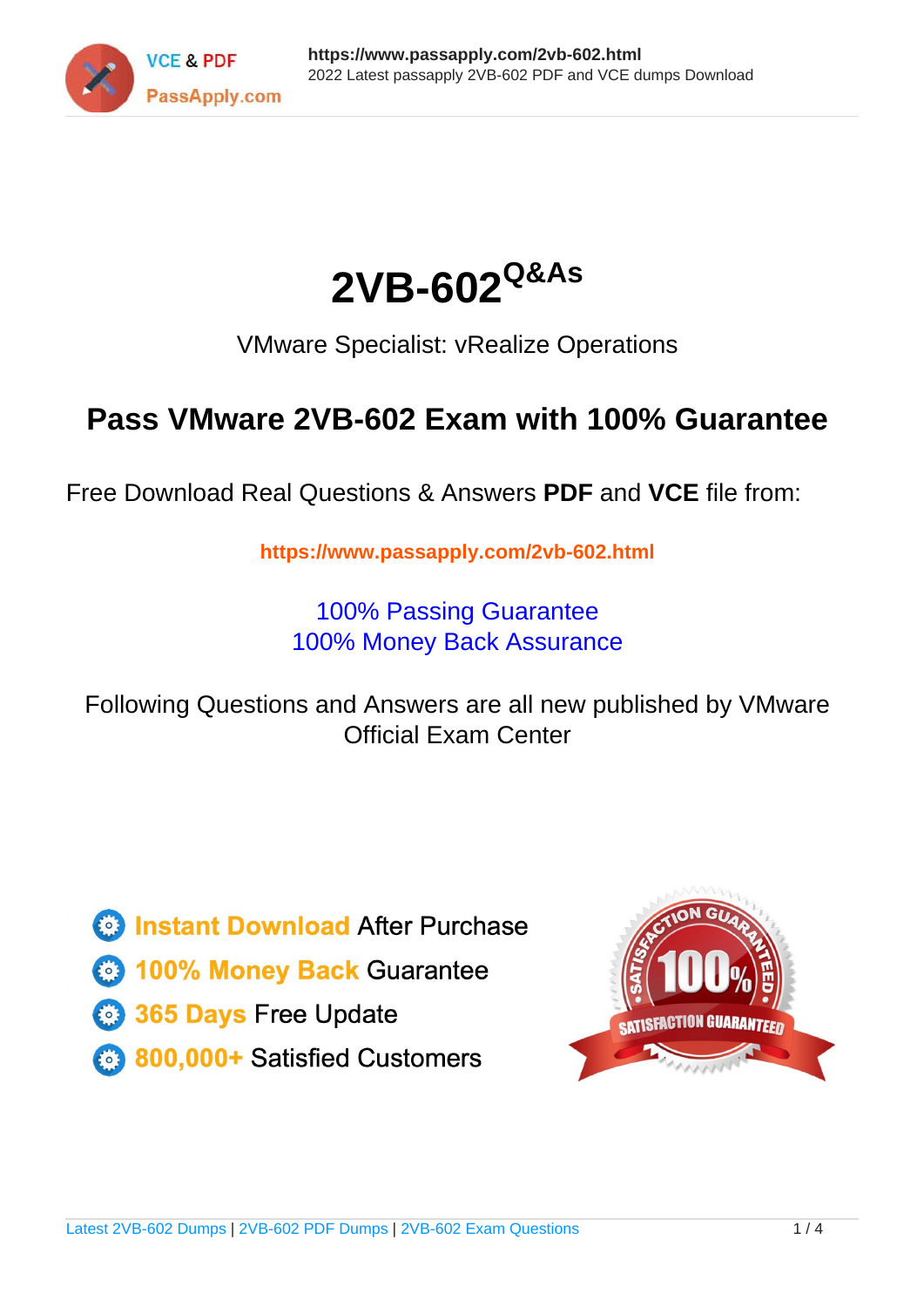

### **QUESTION 1**

Once a super metric is created, what is required in order for it to be calculated and available for use? (Choose the best answer.)

- A. Ensure the Enable check box in the super metric creation pop-up window is selected
- B. Assign it to one or more object types, then enable it in one or more policies
- C. Assign it to one or more user groups so that members can use it
- D. Add it to one or more custom groups and/or application definitions

Correct Answer: B

Reference https://blogs.vmware.com/management/2017/04/creating-percentage-super-metric-vrealize-operations.html

### **QUESTION 2**

With the VMware vSphere management pack, if the vCenter collection user account has limited rights, how are actions enabled?

- A. The actions adapter can have alternative credentials with the appropriate permissions to make changes.
- B. Nothing needs to be modified. The actions will work.
- C. Select the option to enable actions and save the settings.
- D. They can\\'t. The actions adapter will be disabled.

Correct Answer: A

### **QUESTION 3**

Which report should be used to help mitigate risk and efficiency issues? (Choose the best answer.)

- A. Cluster Capacity Report
- B. VMware Tools Status Summary Report
- C. Oversized Virtual Machines Report
- D. VM Configuration Summary List View Report

Correct Answer: A

### **QUESTION 4**

Which three methods can be used to create user groups in vRealize Operations? (Choose three.)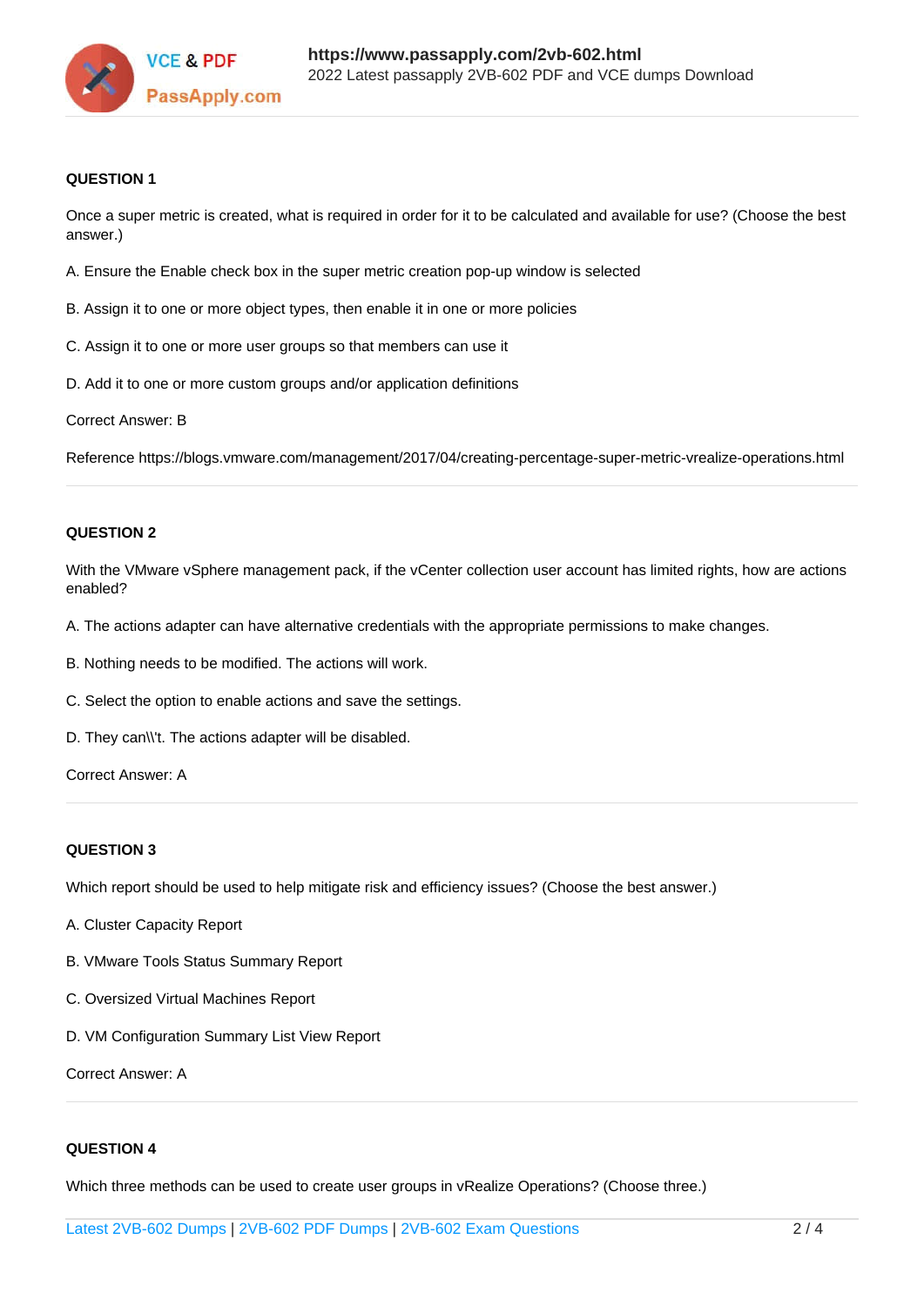

- A. The import user groups dialog in Access Control
- B. The import user groups dialog in Authentication Sources
- C. Add groups dialog in Access Control
- D. The vRealize Operations product API
- E. The import user groups from vSphere dialog

Correct Answer: ABC

Reference: http://pubs.vmware.com/vrealizeoperationsmanager-6/index.jsp?topic=%2Fcom.vmware.vcom.core.doc%2F GUID-819EDE51-D292-4F32-A057-E58155B33EFF.html

### **QUESTION 5**

Where can Alert definitions be enabled or disabled in vRealize Operations Manager?

- A. Administration -> Policies
- B. Administration -> Access Control
- C. Content -> Policies
- D. Content -> Notifications
- Correct Answer: A

Reference: https://pubs.vmware.com/vrealizeoperationsmanager-62/index.jsp?topic=%2Fcom.vmware.vcom.core.doc% 2FGUID-D0FE7A3E-083F-4B74-AC57-020EFE94B98D.html

[Latest 2VB-602 Dumps](https://www.passapply.com/2vb-602.html) [2VB-602 PDF Dumps](https://www.passapply.com/2vb-602.html) [2VB-602 Exam Questions](https://www.passapply.com/2vb-602.html)